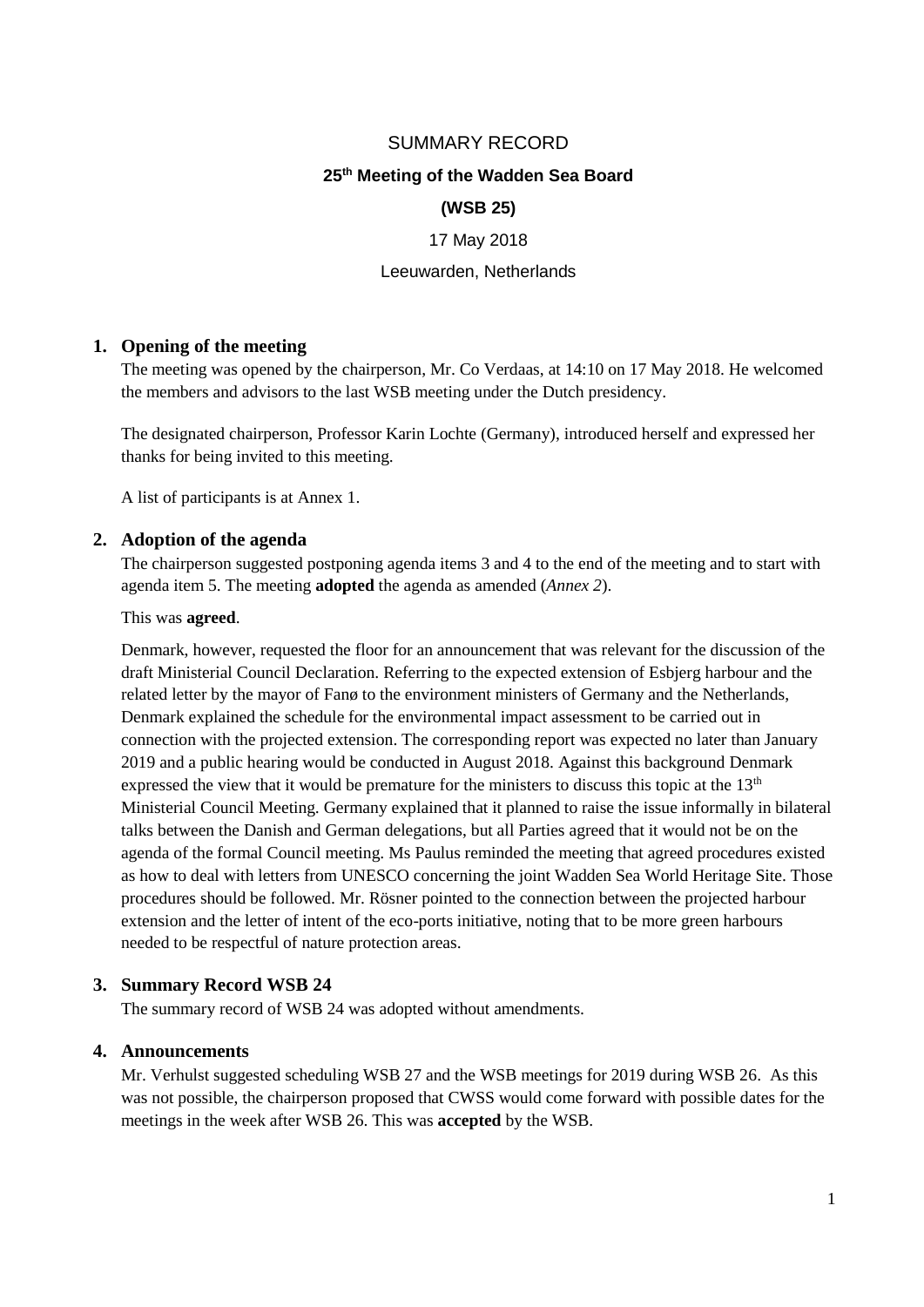## **5. Preparation 13th Trilateral Governmental Conference**

The meeting discussed the draft Ministerial Council Declaration page by page.

The reservations on all passages referring to the projected foundation could not be lifted and it was agreed to discuss this issue at the political level at a ministerial meeting later the same day.

After discussing the preambular paragraph on the letter of intent from the eco-ports initiative, it was agreed to amend this passage and the reservations were lifted.

Following the adoption of the draft Seal Management Plan 2018-22 (WSB 25/6/1.2) without further discussion the WSB endorsed paragraph 16.

New wording for paragraph 35 regarding paraffins was suggested by Germany and accepted by Denmark and the Netherlands. Thereupon, the German reservation on this paragraph was lifted.

Concerning the reference to the trilateral research agenda in the preamble and paragraph 37, as well as the related Annex, it was agreed to delete the Annex and to include hyperlinks to the document itself in the passages concerned.

It was decided to adjust the title of Annex 4 as given in the list of annexes so as to correspond to the wording used in the annex itself.

It was agreed to abolish Annexes 5 and 6.

## **6. Any other business**

Ms Bostelmann presented document WSB  $25/5/1$  concerning the celebration of the  $10<sup>th</sup>$  anniversary of the Wadden Sea World Heritage and requested endorsement for the process and timeline proposed. She stressed that details regarding funding still needed to be discussed in the context of the 2019 supplementary budget. The German delegation expressed appreciation for the document and noted that it had some comments that it would discuss bilaterally with the Secretariat. Germany was generally willing to contribute to funding of the celebrations. The Netherlands echoed Germany.

## **7. Closing**

The meeting was closed at 15:30hrs on 17 May 2018.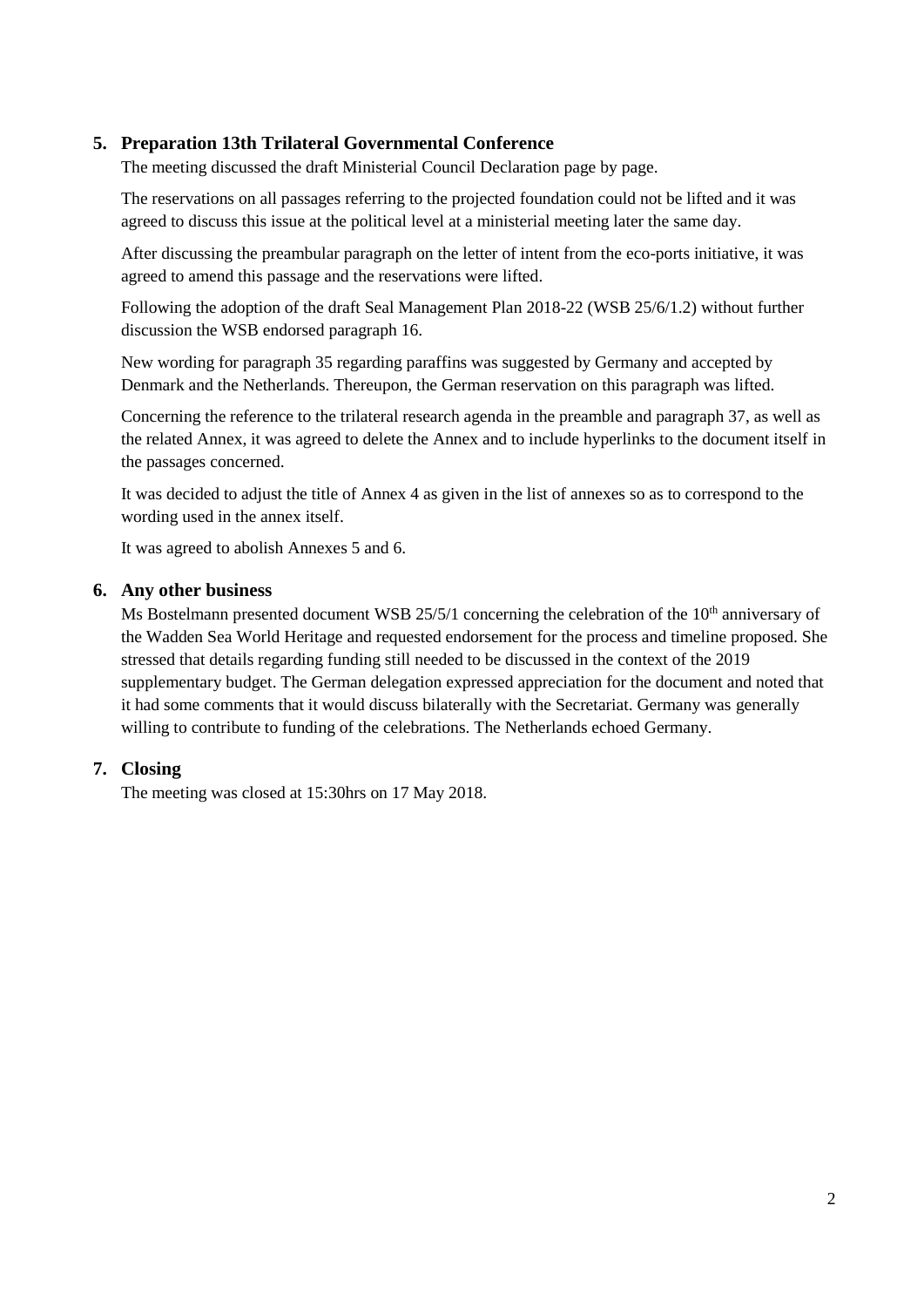# **ANNEX 1: Participants Wadden Sea Board**

# **List of Participants 25 th Meeting of the Wadden Sea Board (WSB 26)**

17 May 2018

Leeuwarden, Netherlands

| <b>Members</b>                                                                                                                                                                                                                                                                                                   |                                                                                                                                                                                                                                                            |
|------------------------------------------------------------------------------------------------------------------------------------------------------------------------------------------------------------------------------------------------------------------------------------------------------------------|------------------------------------------------------------------------------------------------------------------------------------------------------------------------------------------------------------------------------------------------------------|
| Mr Co Verdaas (Chairperson)<br>Wageningen UR<br><b>PO.</b> Box 88<br>NL-6700 AB Wageningen NL<br>Phone: $+31317486816$<br>Mobile: +31 612 506 809<br>E-Mail: coverdaas@icloud.com                                                                                                                                |                                                                                                                                                                                                                                                            |
| <b>Mr Hans Christian Karsten</b><br><b>Deputy Director General</b><br>Ministry of the Environment and Food<br><b>Environment Protection Agency</b><br>Haraldsgade 53<br>DK-2100 København Ø<br>Phone: +45 72 54 30 00<br>Mobile: +45 93 58 79 63<br>E-Mail: hacka@mst.dk                                         | <b>Mr. Martin Petersen</b><br>Ministry of the Environment and Food<br><b>Environment Protection Agency</b><br>Skovridervej 3<br>DK-6510 Gram<br>Phone: +45 2078 2279<br>Mobile: $+45$<br>E-Mail: mpete@mst.dk                                              |
| Ms Janne J. Liburd<br>Chair, The Danish Wadden Sea National Park<br>Professor, D.Phil., PhD<br>Havnebyvej 30<br>DK-6792 Rømø<br>Phone: $+4565501576$<br>Mobile: +45 2813 9918<br>liburd@sdu.dk                                                                                                                   | <b>Ms Christina Egsvang Føns</b><br><b>Environmental Executive</b><br>Esbjerg Kommune<br>Torvegade 74<br>DK-6700 Esbjerg<br>Phone: +45 76161399<br>E-Mail: chfns@esbjergkommune.dk                                                                         |
| <b>Ms Christiane Paulus</b><br>Deputy Director General responsible for Nature<br>Conservation,<br>Federal Ministry for the Environment, Nature<br>Conservation, Building and Nuclear Safety,<br>Germany<br>Robert-Schuman-Platz 3<br>D-53175 Bonn<br>Phone: +49 228 99 305 2605<br>Christiane.Paulus@bmu.bund.de | Mr. Hubertus Hebbelmann<br>Ministry for Environment, Energy and Climate<br>Protection of Lower Saxony<br>PO Box 4107<br>D-30041 Hannover<br>Phone: $+49\ 511\ 120\ 3382$<br>Mobile: +49 177 899 5055<br>E-Mail:<br>hubertus.hebbelmann@mu.niedersachsen.de |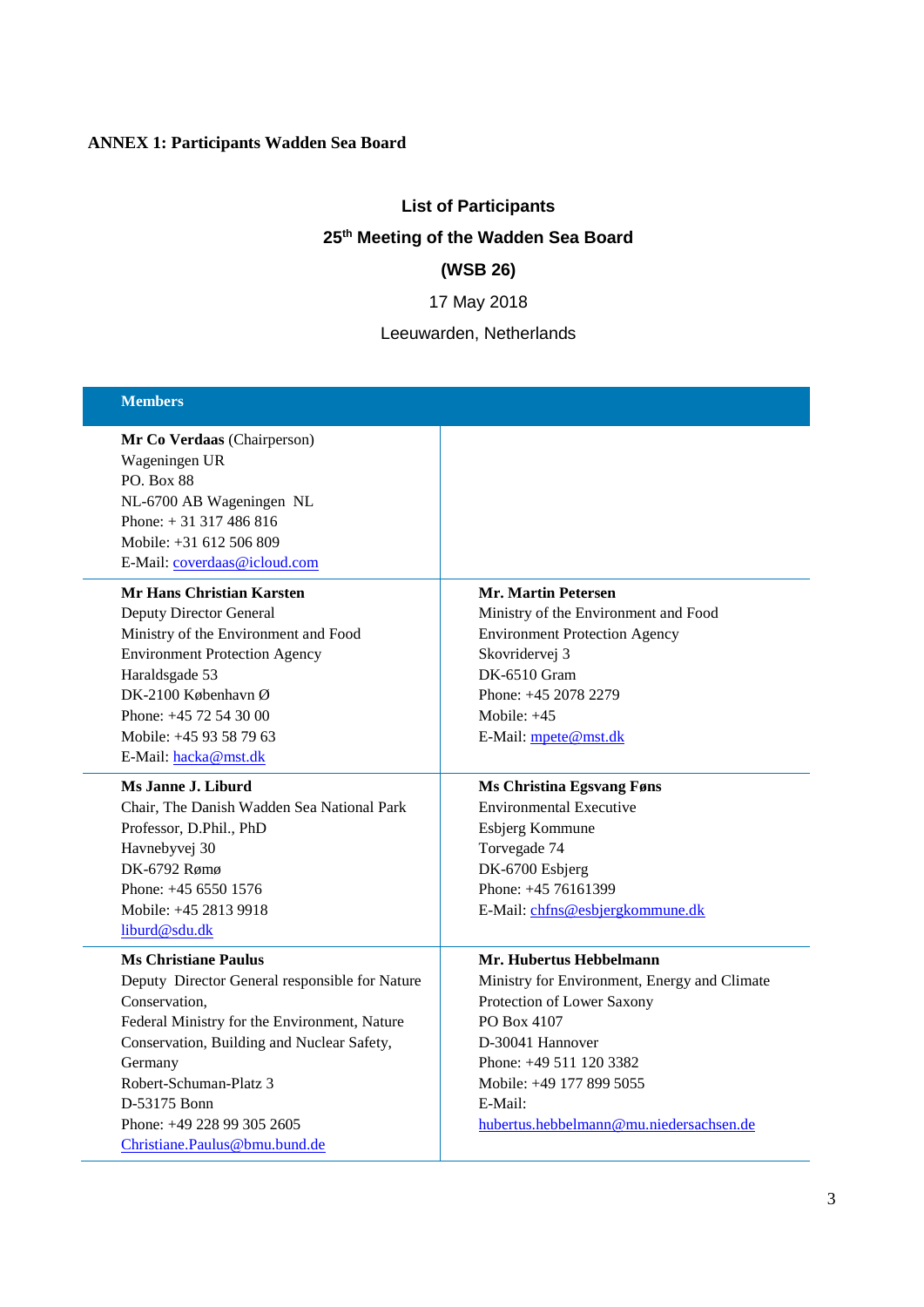#### **Mr Hans Gabányi**

Ministry of Environment and Energy Free and Hanseatic City of Hamburg Neuenfelder Str. 19 D-21109 Hamburg Phone: + 49 (0) 40 428 40 2420 Mobile: + 49 (0) 172 43 48 026 Hans.Gabanyi@bue.hamburg.de

#### **Mr. Jaap Verhulst**

Ministry of Economic Affairs Directorate-General for Enterprise and Innovation Regional Ambassador North PO Box 20401 NL-2500 EK Den Haag Mobile: +31 (0) 6 - 525 259 10 Email: [j.verhulst2@minez.nl](mailto:j.verhulst2@minez.nl)

#### **Advisors**

**Mr. Hans-Ulrich Rösner** WWF – Wadden Sea Office Hafenstraße 3 D - 25813 Husum Mobile: +49 (0) 151 122 90 848 E-Mail: [roesner@wwf.de](mailto:roesner@wwf.de)

# **Ms Vera Knoke**

Ministry of Energy, Agriculture, the Environment, Nature and Digitalization Schleswig-Holstein Mercatorstr. 3 D- 24106 Kiel Phone: +49 (0) 431-988 7288 E-Mail: [vera.knoke@melund.landsh.del](mailto:vera.knoke@melund.landsh.de):

## **Ms Erika Slump**

Ministry of Infrastructure and Water Management Zuidersingel 3 8911 AV Leeuwarden The Netherlands Phone: +31(0)88 797 44 10 E-Mail: [Erica.slump@rws.nl](mailto:Erica.slump@rws.nl)

## **Mr. Herman Verheij** Wadden Sea Team Policy Officer Wadden Society PO Box 90 NL-8860 AB Harlingen Phone: +31 (0) 51 749 3640 Mobile: +31 (0) 6 13 54 9964 E-Mail: [verheij@waddenvereniging.nl](mailto:verheij@waddenvereniging.nl)

**Ms Lies van Nieuwerburgh** Wadden Sea Team Policy Officer Wadden Society PO Box 90 NL-8860 AB Harlingen Phone: +31 (0) Mobile: +31 (0) E-Mail: [vannieuwerburgh@waddenvereniging.nl](mailto:vannieuwerburgh@waddenvereniging.nl)

#### **Secretariat**

**Mr. Rüdiger Strempel, Executive Secretary**

**Mr. Sascha Klöpper**

**Ms Anja Domnick**

**Ms Annika Bostelmann**

**Ms Julia Busch**

**Mr. Manfred Vollmer** Executive Secretary Wadden Sea Forum Virchowstr. 1 D-26382 Wilhelmshaven Phone: +49 (0) 4421 910818 Mobile: +49 (0) 151 12158443 E-Mail: [vollmer@waddensea-forum.org](mailto:vollmer@waddensea-forum.org)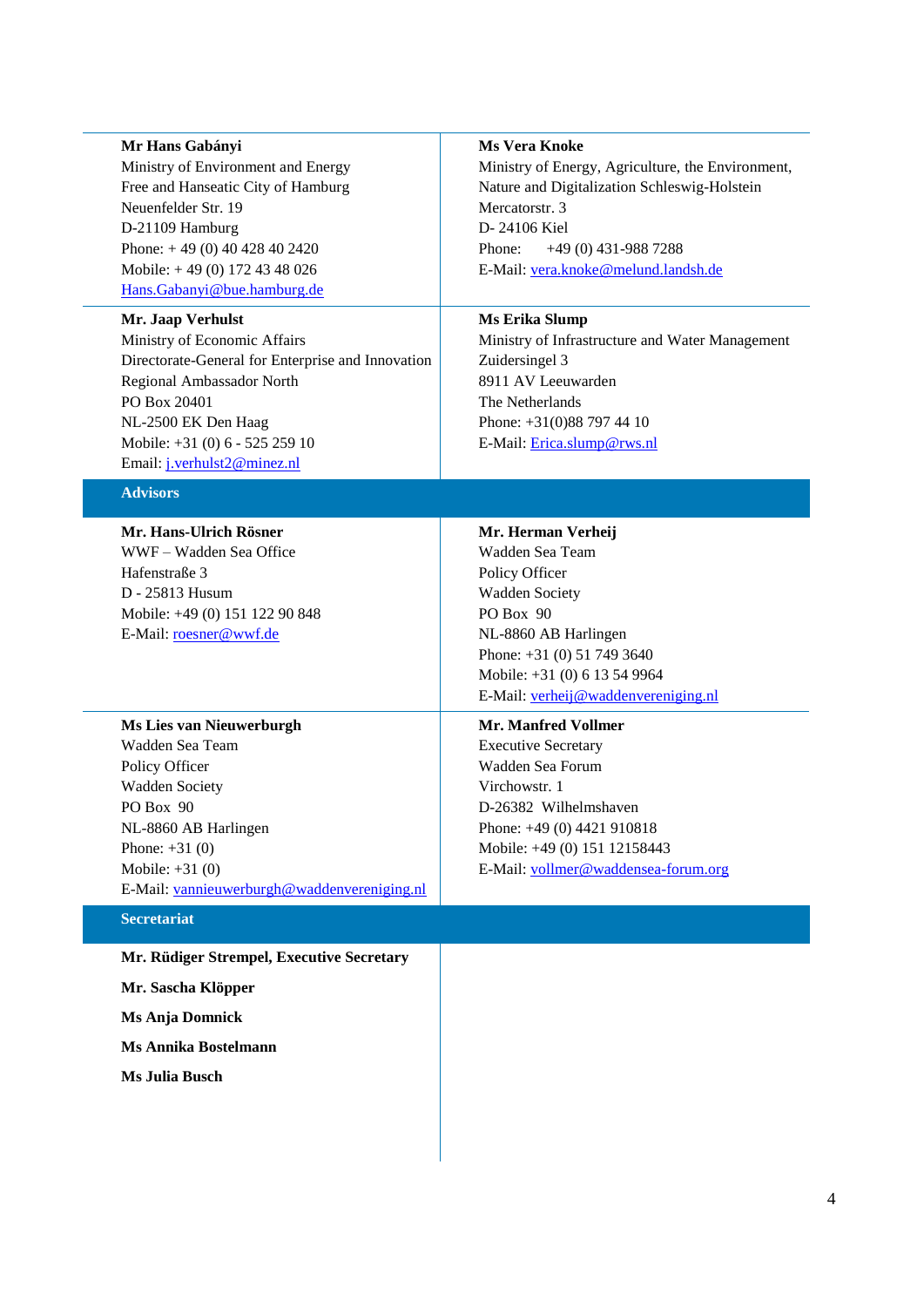#### **Supporting Staff**

**Mr. Thomas Borchers** Federal Ministry for the Environment, Nature Conservation and Nuclear Safety, Germany Robert-Schuman-Platz 3 D-53175 Bonn Phone: +49 228 99 305 2629 Mobile: +49 173 2843906 E-Mail: [Thomas.Borchers@bmu.bund.de](mailto:Thomas.Borchers@bmu.bund.de)

#### **Ms Margrita Sobottka**

National Park Authority Lower Saxony Virchowstr. 1 D-26382 Wilhelmshaven Phone: +49 4421 911 277 E-Mail: [Margrita.Sobottka@nlpv](mailto:Margrita.Sobottka@nlpv-wattenmeer.niedersachsen.de)[wattenmeer.niedersachsen.de](mailto:Margrita.Sobottka@nlpv-wattenmeer.niedersachsen.de)

#### **Mr. Henrik G. Pind Jørgensen**

Environment Protection Agency Skovridervej 3, Arnum DK-6510 Gram phone: +45 72 54 34 44 E-Mail: [hepgj@mst.dk](mailto:hepgj@mst.dk)

**Mr. Floris van Bentum**

Directorate-General for Public Works and Water Management Directorate Noord-Nederland PO Box 2301 NL-8901 JH Leeuwarden E-Mail: [floris.van.bentum@rws.nl](mailto:floris.van.bentum@rws.nl)

#### **Guests**

**Professor Karin Lochte** Designated Chair Bussestr. 24 27570 Bremerhaven Phone: +49 (0) 471 48312700 E-Mail: [karin.lochte@awi.de](mailto:karin.lochte@awi.de)

#### **Ms Maren Bauer**

Ministry of Energy, Agriculture, the Environment, Nature and Digitalization Schleswig-Holstein Mercatorstr. 3 D - 24106 Kiel Tel: ++49 431 988 7196 E-Mail: [Maren.Bauer@melund.landsh.de](mailto:Maren.Bauer@melund.landsh.de)

#### **Mr Klaus Janke**

Ministry of Environment and Energy Free and Hanseatic City of Hamburg Neuenfelder Str. 19 D-21109 Hamburg Phone: + 49 (0) 40428403392 Mobile: + 49 (0) 178 860 2827 [Klaus.Janke@bue.hamburg.de](mailto:Klaus.Janke@bue.hamburg.de)

#### **Ms Heidi Nielsen**

Environment Protection Agency Skovridervej 3 DK-6510 Gram Phone: +45 22 19 42 14 E-Mail: [heidn@mst.dk](mailto:heidn@mst.dk)

#### **Mr. Bernard Baerends**

Ministry of Agriculture, Nature and Food Quality, Directorate-General Agro and Nature Department of Nature and Biodiversity Postbus 20401 NL-2500 EK The Hague Phone : +31 (0)64 85860 58 E-Mail: [b.baerends@minez.nl](mailto:b.baerends@minez.nl)

## **Mr. Jens Palandt**

Ministry for Environment, Energy and Climate Protection of Lower Saxony PO Box 4107 D-30041 Hannover Phone: +49 (0) 511 120 3549 E-Mail: [jens.palandt@mu.niedersachsen.de](mailto:jens.palandt@mu.niedersachsen.de)